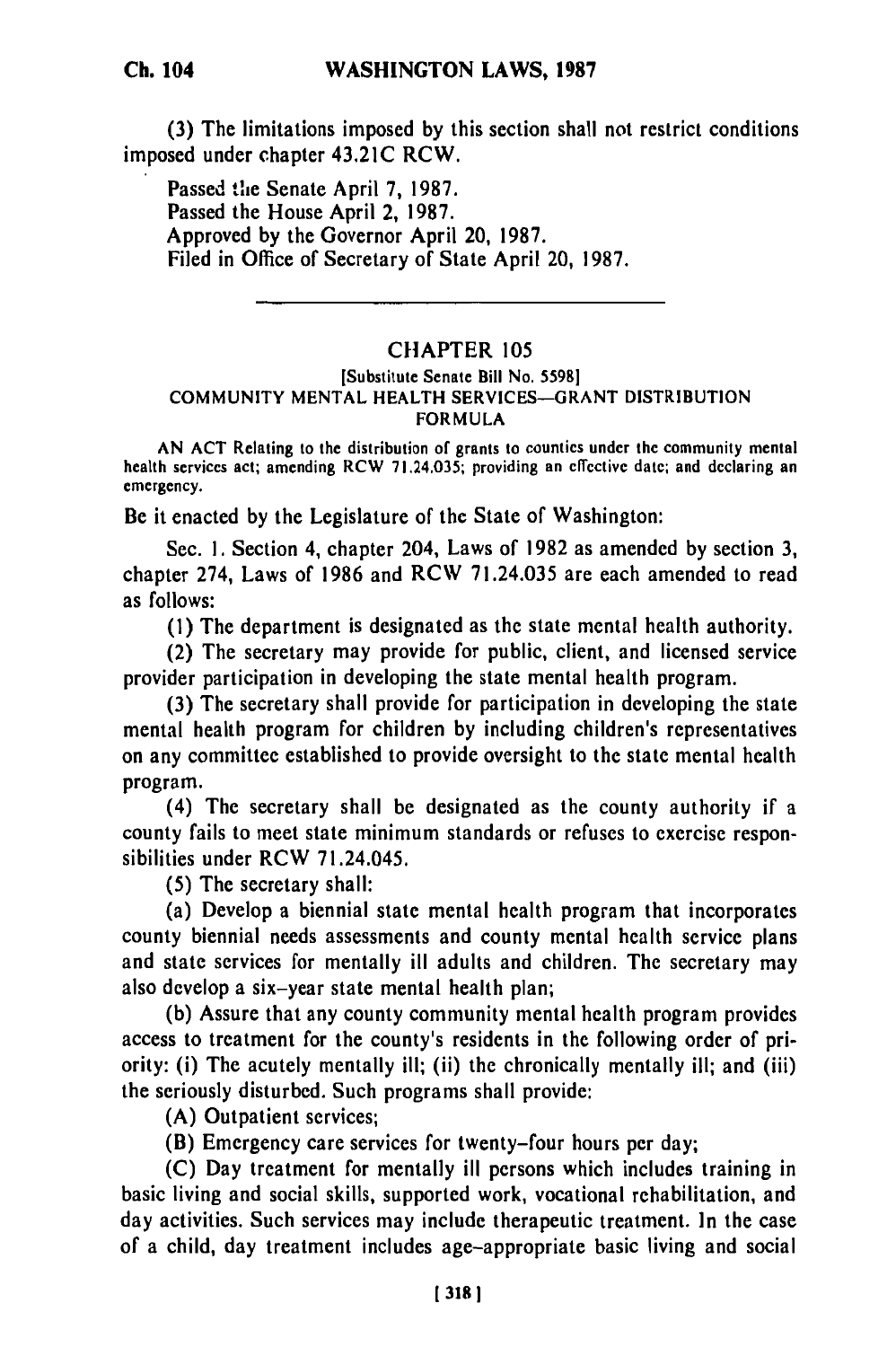skills, educational and prevocational services, day activities, and therapeutic treatment;

**(D)** Screening for patients being considered for admission to state mental health facilities to determine the appropriateness of admission;

(E) Consultation and education services; and

(F) Community support services for acutely and chronically mentally ill persons which include: **(I)** Discharge planning for clients leaving state mental hospitals, other acute care inpatient facilities, inpatient psychiatric facilities for persons under twenty-one years of age, and other children's mental health residential treatment facilities; (II) sufficient contacts with clients, families, schools, or significant others to provide for an effective program of community maintenance; and (III) medication monitoring.

(c) Develop and promulgate rules establishing state minimum standards for the management and delivery of mental health services including, but not limited to:

(i) Licensed service providers;

(ii) County administration;

(iii) Information required to assure accountability of services delivered to the mentally ill; and

(iv) Residential and inpatient services, if a county chooses to provide such optional services;

**(d)** Assure coordination of services consistent with state minimum standards for individuals who are released from a state hospital into the community to assure a continuum of care;

(e) Assure that the special needs of minorities, the elderly, disabled, and low-income persons are met within the priorities established in subsection **(5)(b)** of this section;

**(f)** Establish a standard contract or contracts, consistent with state minimum standards, which shall be used **by** the counties;

**(g)** Establish, to the extent possible, a standardized auditing procedure which minimizes paperwork requirements of county authorities and licensed service providers;

(h) Develop and maintain an information system to be used by the state and counties which shall include a tracking method which allows the department to identify mental health clients' participation in any mental health service or public program. The information system shall not include individual patient's case history files. Confidentiality of client information and records shall be maintained as provided in RCW 71.05.390, 71.05.400, 71.05.410, 71.05.420, 71.05.430, and 71.05.440;

(i) License service providers who meet state minimum standards;

**(j)** Establish criteria to evaluate the performance of counties in administering mental health programs as established under this chapter. Evaluation of community mental health services shall include all categories of